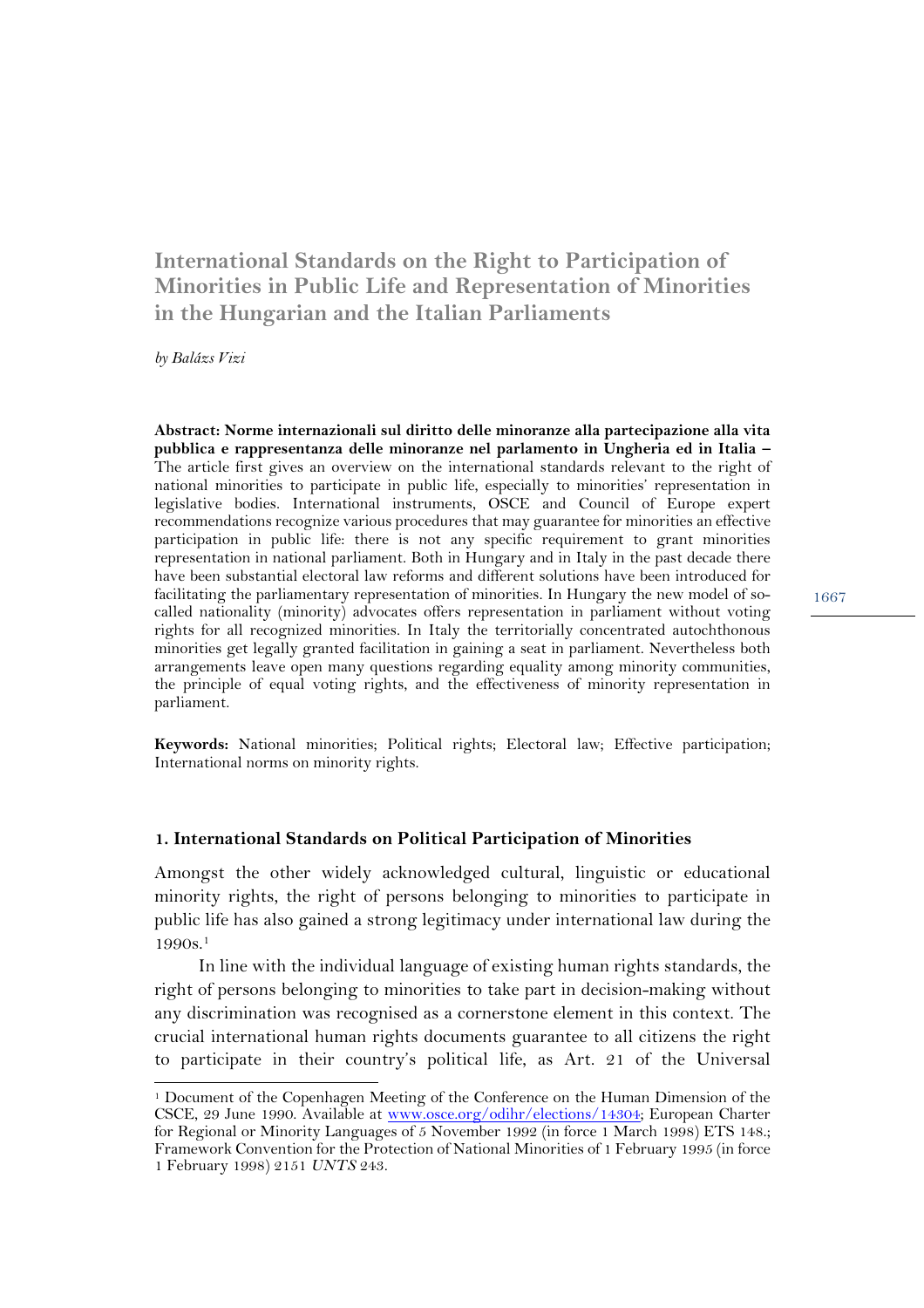1668

l

Declaration of Human Rights<sup>2</sup> formulated that: "1) Everyone has the right to take part in the government of his country, directly or through freely chosen representatives. 2) Everyone has the right of equal access to public service in his country. 3) The will of the people shall be the basis of the authority of government; this will shall be expressed in periodic and genuine elections which shall be by universal and equal suffrage and shall be held by secret vote or by equivalent free voting procedures."

The International Covenant on Civil and Political Rights<sup>3</sup> and the European Convention on Human Rights<sup>4</sup> contain similar provisions. However these commitments only recognise the prohibition of discrimination without any minority-specific dimension.

The specific right to participation in the public life of minorities has been formulated in the international documents on minority rights since the 1990s. Looking at the deep concerns of states on this issue, it is not surprising that these documents use a rather general and cautious language. For example Art. 15. of the FCNM reads as: "The Parties shall create the conditions necessary for the effective participation of persons belonging to national minorities in cultural, social and economic life and in public affairs, in particular those affecting them."5 This provision does not say anything about how such participation should be guaranteed or what are the "necessary conditions for the effective participation". Ghai underlined that the functions of participation "may range from lobbying at one end to making decisions at the other".6

In a European context, there are two key documents which may help in interpreting minorities' rights to participation: In 1999 the OSCE HCNM published the Lund Recommendations and the FCNM Advisory Committee also issued a detailed commentary on the question.7 It seems to be clear that political rights are essential for the protection and promotion of group interests. This implies that people belonging to minorities should not only have the right to full equality before the law in their political rights without any form of discrimination but it also sheds light on their special needs in influencing public affairs. "Having a voice" in public affairs may be interpreted on a broad scale from presence, and consultative rights, to other forms of weak or strong influence on public affairs. Both expert documents stress the importance of "effective participation" in public life: i.e., minorities should have more participatory rights than just having the

<sup>2</sup> GA/RES/3/217 A (III) 10 December 1948.

<sup>3</sup> International Covenant on Civil and Political Rights 16 December 1966 (in force 23 March 1976) 999 *UNTS* 171.

<sup>4</sup>Convention for the Protection of Human Rights and Fundamental Freedoms of 4 November 1950 (in force 3 September 1953) 213 *UNTS* 221. 5 Similar provisions are contained in other documents, e.g., para. 35 of the CSCE Copenhagen

Document. 29 June 1990. Available at www.osce.org/odihr/elections/14304

<sup>6</sup> Y. Ghai, *Participation as Self-Governance*, M. Weller (ed.) *Political Participation of Minorities*, Oxford, 2010, 616.

<sup>7</sup>*Commentary No. 2. The Effective Participation of Persons belonging to National Minorities in Cultural, Social and Economic Life and Public Affairs*. adopted by the Advisory Committee on the Framework Convention for the Protection of National Minorities on 27 February 2008. ACFC/31DOC(2008)001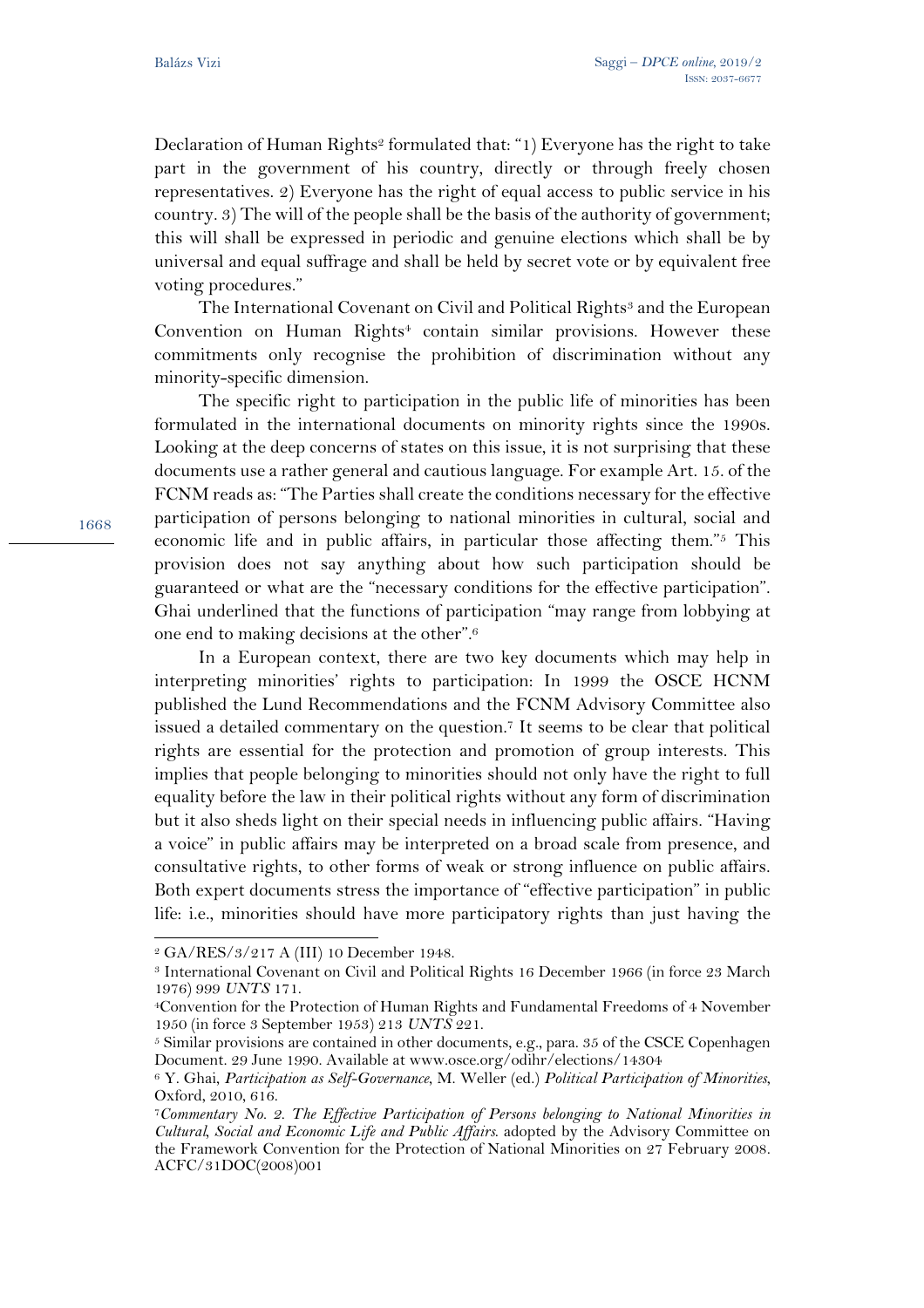right to express their political opinions openly, either through freedom of speech or via voting rights. The FCNM Advisory Committee highlights the great variety of forms of effective participation, "such as exchange of information, dialogue, informal and formal consultation and participation in decision-making".8 Considering their participation in decision-making, the FCNM AC analyses various forms including special representation in organs of the state (executive, legislative, public service, etc.); electoral systems that ensure adequate representation; institutions for consultation; control or dominance of decisionmaking processes; participation through sub-national forms of government and participation through autonomy arrangements, etc. It is quite obvious that these forms of participation are interpreted within the domestic realm.

The OSCE High Commissioner on National Minorities in the 1999 Lund Recommendations elaborated a number of different forms of participation: Special representation in executive, legislative organs of the state; electoral systems that ensure adequate representation; mechanisms to ensure that interests of minorities are considered in state agencies and institutions to advise on minority issues; institutions for consultation; control or dominance of decision-making processes.

States are free to choose from amongst the different institutional solutions as to the best fitting answer to the particular situation of minorities in their country. It seems to be clear that neither FCNM, nor other international instruments consider representation in legislative bodies as a *sine qua non*  requirement for minorities' effective participation in public life. Moreover, it is important to recall a decision of the European Commission of Human Rights on the admissibility of the complaint of the *Südtiroler Volkspartei* against the 1993 electoral reform in Italy. The Commission concluded that states are not required to establish specific measures for political representation of minorities. The Commission noted that: *"the electoral law in issue applies to all candidates and the Convention does not compel the Contracting Parties to provide for positive discrimination in favour of minorities.*"9

Against this background, participation in elected bodies at national level depends exclusively on domestic legislation. National parliaments are not only the main legislative bodies but also the core institutions of political representation. But it is also important to note that the FCNM, just like relevant OSCE documents use the term "effective participation", so if participation of minorities in national parliament is granted or facilitated, it could also be expected to provide an effective tool for minorities to participate in decision-making. Measuring effectiveness in this regard is still open to debate.

In the followings the general conditions of the representation of minorities in national legislative bodies will be explained and the relevant legal regulation in Hungary and Italy will be analysed. Both countries have a long legal history of

<sup>8</sup> *Ibid.*

<sup>9</sup>The European Commission of Human Rights Decision on the Admissability of Application No. 25035/94 by Silvius MAGNAGO and SÜDTIROLER VOLKSPARTEI against Italy, 15 April 1996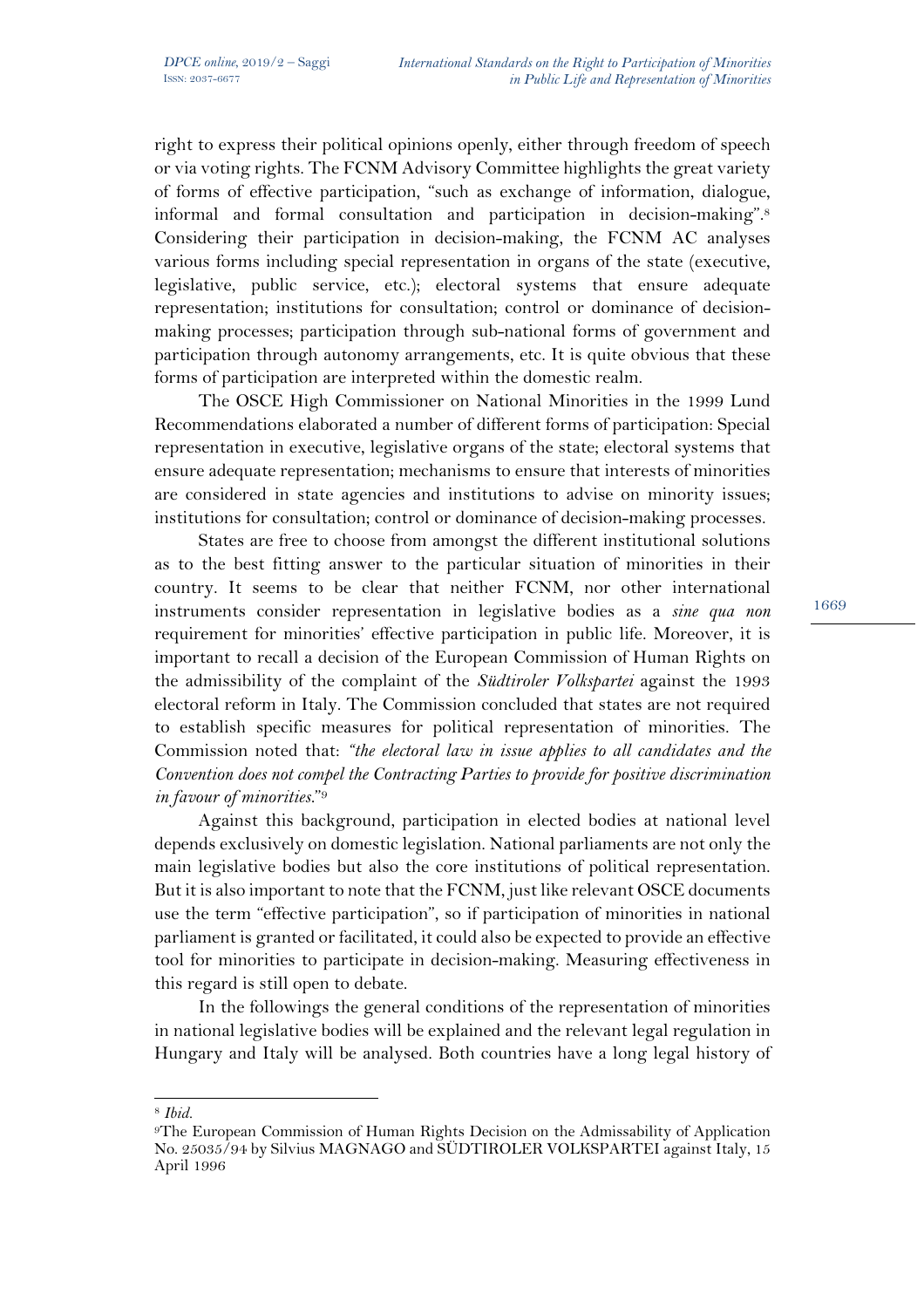minority rights protection measures, and both countries have recently adopted specific provisions for minorities' parliamentary representation.

### **2. Participation in Elected Bodies**

Participation in the work of the parliament is exceptionally important for minorities. Under the general rules of electoral procedures, minorities usually face difficulties in gaining seats in the parliament as small minority communities cannot mobilize enough voters to pass the threshold, or in other cases the minority community itself may be politically weak and passive.

States can help and facilitate the representation of minorities in parliament through various measures. The measures targeting directly and exclusively minorities in this aspect shall be distinguished from general rules applying to other social groups. In Europe, we may assume that the basic requirements for political participation (such as citizenship, the right to vote and stand for election, freedom of association) are granted also for members of minorities. In exceptional cases, there is no need for further measures to guarantee seats in parliament for minorities. In North Macedonia or in Montenegro, Albanian minorities produce different competing parties through electoral competition. In other cases, minorities are pushed to create so-called umbrella parties based upon the strategy of "unity towards the outside with simultaneous differentiation within"10 – this is the case of the *Südtiroler Volkspartei* in Italy or the *RMDSZ* - Democratic Alliance of Hungarians in Romania.

In any case, the selection of electoral system is crucial and three big groups of systems can be distinguished: plurality-majority systems, semi-proportional systems and proportional systems. The plurality-majority system is based on a 'winner-takes-all' approach. This election system is usually disadvantageous for minorities and they will be left out from parliament, except for the case when they live in overwhelming majority in some of the electoral districts. But even in such cases affirmative ethnic-national gerrymandering<sup>11</sup> may be an appropriate tool for facilitating minority representation in parliament. Proportional systems focus on representativeness and may be able to appropriately reflect the ethnic composition of the population. Plurality-majority systems tend produce a strong and stable majority for government whilst proportional systems tend to produce, often fragile, coalition governments. However minority parties can get better involved in coalition governments and in this way may also participate in the executive decision-making.

Finally, semi-proportional electoral systems are a mid-way between the proportionality of proportional electoral systems and the majoritarianism of plurality-voting systems. However, in any case for demographic reasons, none of the above mentioned electoral systems can *per se* guarantee the representation of

<sup>10</sup> *Ibid*., 390.

<sup>11</sup> Here I use the term affermative ethnic-national gerrymandering as a reformulated term of the *racial gerrymandering*, used in many cases in the USA for designing electoral districts with Afro-American majority.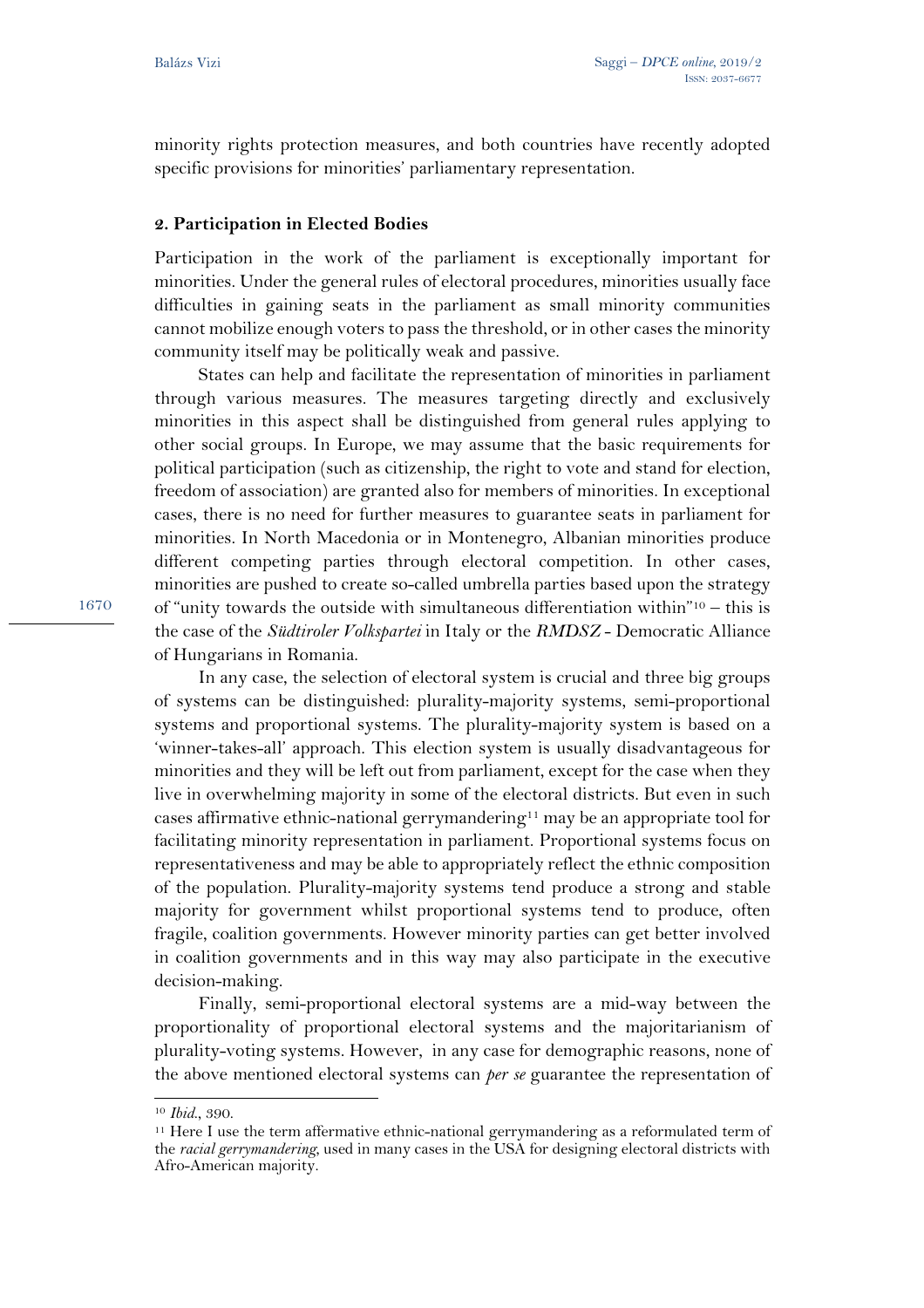minorities in parliament, simply because most minority communities are too small to gain enough votes to get seats in parliament.12 In this context minorities need special measures to grant them representation in parliament. However, not all states adopt such measures: either for constitutional restrictions or because the politically most 'important' minorities are already represented by their minority parties in the parliament. Furthermore, majority political parties may include persons belonging to minorities on their list of candidates. Mainstream parties may put minority representatives on their list either out of political calculation or because some candidates have multiple identities or a personal vocation to represent a minority.13 There are voting systems which even promote the integration of minority interests. The integration of minority representatives in general political parties can also be motivated by putting persons belonging to minorities on eligible places on party lists. Moral or political deals between parties and minority organisations might exist in setting quotas for minority candidates.<sup>14</sup>

# *2.1. Preferential measures for minority representatives*

In states, which recognise ethnic, religious or linguistic minorities, there can be special mechanisms in place to guarantee or promote minority representation in the parliament. The possible measures include reduced requirements for registration; privileged funding for minority parties; favourable delimitation of constituencies; lowered threshold and reserved seats. Electoral systems based on proportional representation frequently include provision for a certain threshold that must be passed by a party in order to enter the parliament. It is a logic element to favour political stability, stable government majority and to avoid a breakage of parliament into extremely small political groups, which could hinder the efficient work of the legislature. Thresholds always represent a challenge for minorities, especially when they represent only a small percentage of the population. As a matter of fact, minorities may be deprived of any political representation by their own minority parties if thresholds are applied without any modification. Thresholds may be even defined purposely for excluding certain minorities from the parliament e.g., the 10% threshold in Turkey, effectively introduced to prevent Kurdish parties to enter in parliament.

In order to overcome this problem, many States apply a specific threshold for minority parties at national parliamentary elections. For example in Poland, minority parties are completely exempt from the voting threshold.15 However such exemptions have to be justified because they may be seen as privileging minorities and offering "stronger" political rights to them. Marko argues this is not necessarily the case as the introduction of a threshold itself represents an

<sup>12</sup>See *ibid*. p. 390-392. 13 C. Casonato, *La tutela delle minoranze etnico-linguistiche in relazione alla rappresentanza politica: un'analisi comparata*, Trento, 1998, 4.

<sup>14</sup>W. Kymlicka, *Multicultural Citizenship*, Oxford, 1995, 133-134. Cfr. also A. Verstichel, *Participation, Representation and Identity*. Antwerp, 2009, 399-400.

<sup>15</sup> L. A. Pap, *Representation or Ethnic Balance: Ethnic Minorities in Parliaments,* in *Journal of Eastern European Law*, 2000, 261-339.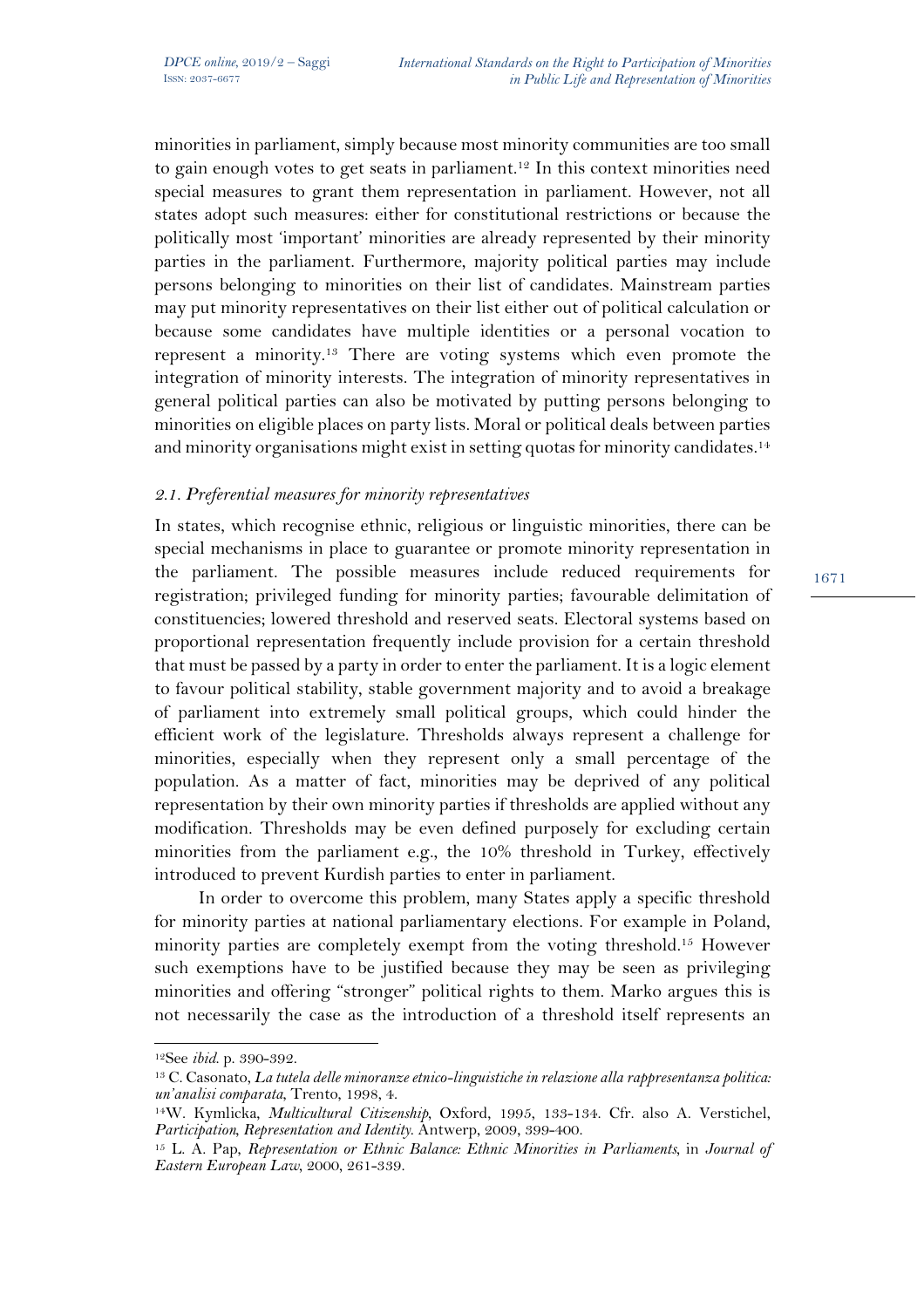exemption from the strict proportionality principle. The logic of thresholds is to prevent "too small" parties from parliamentary representation to guarantee government stability. In Marko's line of reasoning, this logic does not legitimize the exclusion of minority parties by threshold requirements. The exemption from the exemption is not a privilege but a constitutional need under a proportionate electoral system. Under proportionate voting system, exemptions from electoral thresholds are a necessary condition to meet the demands of equal protection.<sup>16</sup>

Some States have introduced the reservation of a certain number of seats in parliament for securing the representation of minorities. This measure is a real guarantee for effective minority representation in parliament and there are many different mechanisms to grant reserved seats. One important issue in this regard is the number of reserved seats compared to the size of assembly and in relation to the size of minority population. Another important question in this context the special voting rights assigned to the minority representatives. Verstichel identified different voting rights models in different countries.17 For example laws on issues affecting minorities or minority rights must pass with a qualified majority e.g., two thirds in Croatia. Even if due to their low number, minority representatives are not able to block the adoption of a law, it becomes more difficult to obtain a qualified majority and thus encourages compromise. Other voting rules might require a special voting, on a "cross-community" basis provides an effective veto right to all groups, see typical power-sharing arrangements, e.g. Belgium.18 Even small minority communities may have veto rights in parliament without a territorial power-sharing system. In Slovenia, the representatives of the Hungarian and Italian minorities, occupying reserved seats in parliament, based on Art. 64 of the Constitution, must give their consent to laws and other acts of the National Assembly which concern issues regarding the rights of minorities. These veto rights procedures are nevertheless in general considered to be a last resort because of the serious political complications that will entail.19 Moreover, veto rights do not resolve minority problems alone. As Marko pointed out this is true to the extent that minorities can only prevent laws from being adopted which would violate their interests but cannot force laws to be adopted in their interests.20

In this broader context, it is interesting to see the specific provisions aimed at facilitating the parliamentary representation of minorities in Hungary and in Italy.

<sup>16</sup>J. Marko, *General Presentation on the Representation and Participation of National Minorities in Decision-Making Processes*, 2 December 1997, www.coe.int/T/E/Human\_Rights/Minorities/ 1.\_GENERAL\_PRESENTATION/PDF\_JP%20Brdo%20publication%201997.pdf

<sup>17</sup>Verstichel, *op. cit.*, 431.

<sup>18</sup> F. de Varrennes, *Towards Effective Political Participation and Representation of Minorities*, UN Working Paper, E/CN.4/Sub.2/AC5/1998/WP4

<sup>19</sup> Verstichel, *op. cit.*, 433.

<sup>20</sup> J. Marko, *General Presentation on the Representation and Participation of National Minorities in Decision-Making Processes*, 2 December 1997, www.coe.int/T/E/Human\_Rights/Minorities/ 1. GENERAL\_PRESENTATION/PDF\_JP%20Brdo%20publication%201997.pdf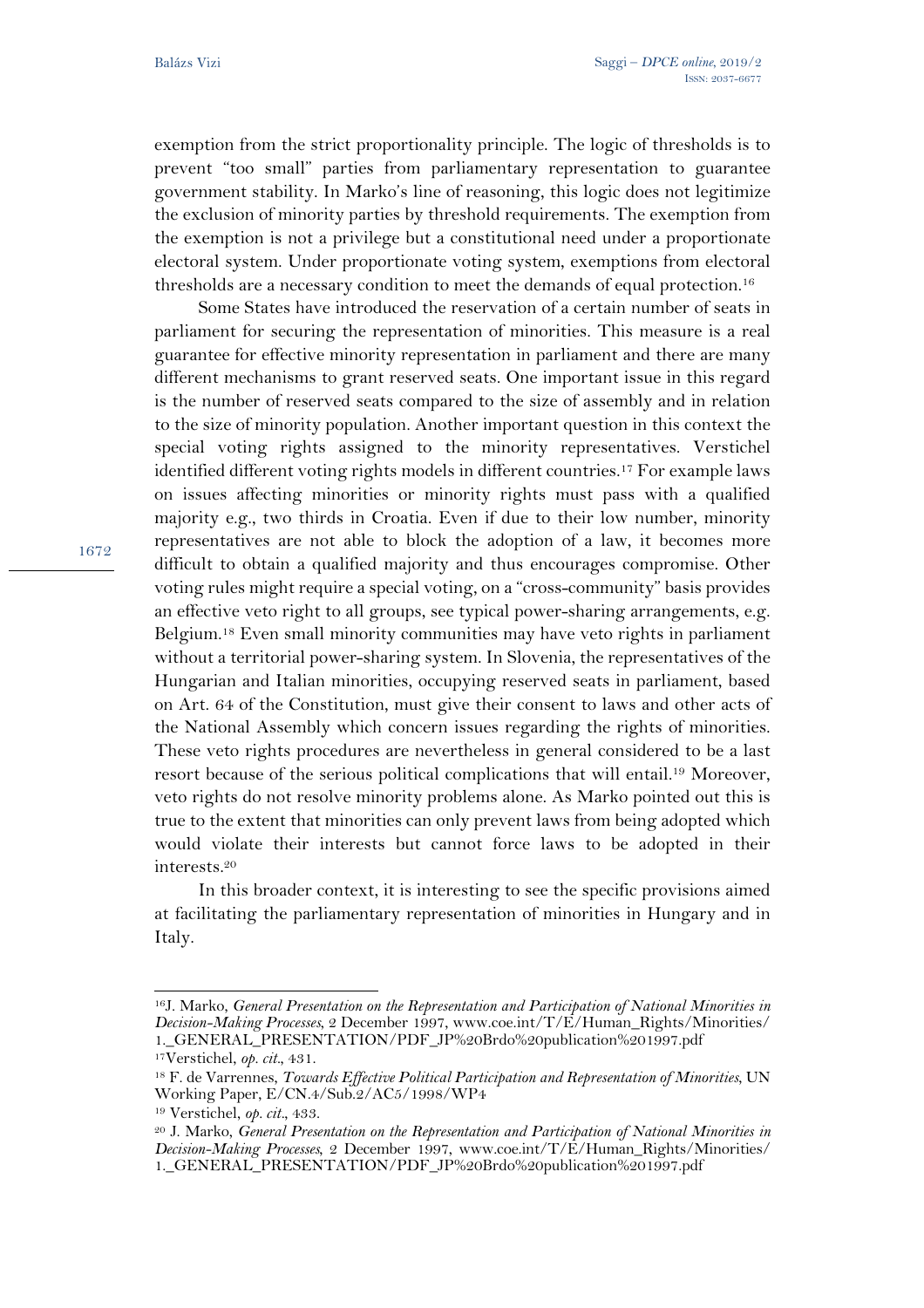### **3. Hungary and the Representation of Minorities in Parliament**

In Hungary, the situation of minorities was seen as an important political issue since the 1989 political transition,. The first law on minority rights was adopted in 1993 and the intention behind the 1989 constitutional regulations on minorities and the subsequent Act 77 of 1993 on the Rights of National and Ethnic Minorities (Minority Act), was to find a solution for the particular situation of a large number of small, scattered, in large part assimilated national minorities and the significant Roma community a divided community, dispersed throughout the territory of the country.21 Furthermore while all other minorities are well integrated into society, Roma often live in socially marginalized communities, in suburban areas and often face discrimination in different areas of everyday life. The primary goal of the legislator was not to offer a general remedy to all problems related to minorities but much more to establish appropriate institutional structures for guaranteeing the survival of minority identities, cultures, languages and assuring the political participation of minority communities.22 The leading principle was to offer a chance to these weak communities to revive their identity, to organise themselves and to preserve their culture and language. The aim of minority policy in the new democratic Hungary was adjusting assimilation processes characterising previous periods.

### *3.1. Cultural autonomy and political representation*

The explicit aim of the Minority Act was the establishment of a personal cultural autonomy (Arts. 21-54).<sup>23</sup> The organizational consequence of this, and thus the essence of the entire regulation, is a system of minority self-governments endowed with legal status. In principle minority self-governments are designed by the law as legitimate representative bodies of minority communities, elected by the members of that community. They are invested with administrative and political powers to run minority institutions, to consult with state authorities and to participate in decision-making on issues relevant for minorities.<sup>24</sup>

 $\overline{a}$ <sup>21</sup> The Roma community in Hungary is composed of three main groups, according to their mother tongue the Hungarian-speaking Romungro (89,6 per cent), the Romani-speaking Gypsy (4,7 per cent) and the Romanian-speaking Boyash (5,7 per cent) groups. E. Kállai, *The Hungarian Roma Population During the Last Half-Century* in E. Kállai (ed.) *The Gypsies/the Roma in Hungarian Society*. Budapest, 2002, 35-51. and I. Kemény, *Linguistic Groups and Usage among the Hungarian Gypsies/Roma* in E. Kállai (ed.) *The Gypsies/the Roma in Hungarian Society*. Budapest, 2002, 28-34.

<sup>&</sup>lt;sup>22</sup> Cf.: Report submitted by Hungary pursuant to Article 25, paragraph 1 of the Framework Convention for the Protection of Minorities, 1999. Council of Europe, ACFC/SR(1999)010. PART ONE - Introduction.<br><sup>23</sup> Personal cultural autonomy here means that all and only the members of a minority

community are entitled to elect their autonomous body (or bodies) – having competence by law in cultural issues and for the political representation of the minority (both at local and at national levels). A fundamental element here is the principle of free choice of identity: every person is free to declare his/her minority identity and to participate in the political and cultural life of the minority community through cultural autonomy arrangements.

<sup>24</sup> Cfr. B. Dobos, *Between Importing and Exporting Minority Rights: The Minority Self-Governments in Hungary* in L. Salat et al. (ed.), *Autonomy Arrangements around the World: A Collection of Well and Lesser Known Cases*, Cluj-Napoca, 2014, 275-298.; B. Vizi, *Minority Self-*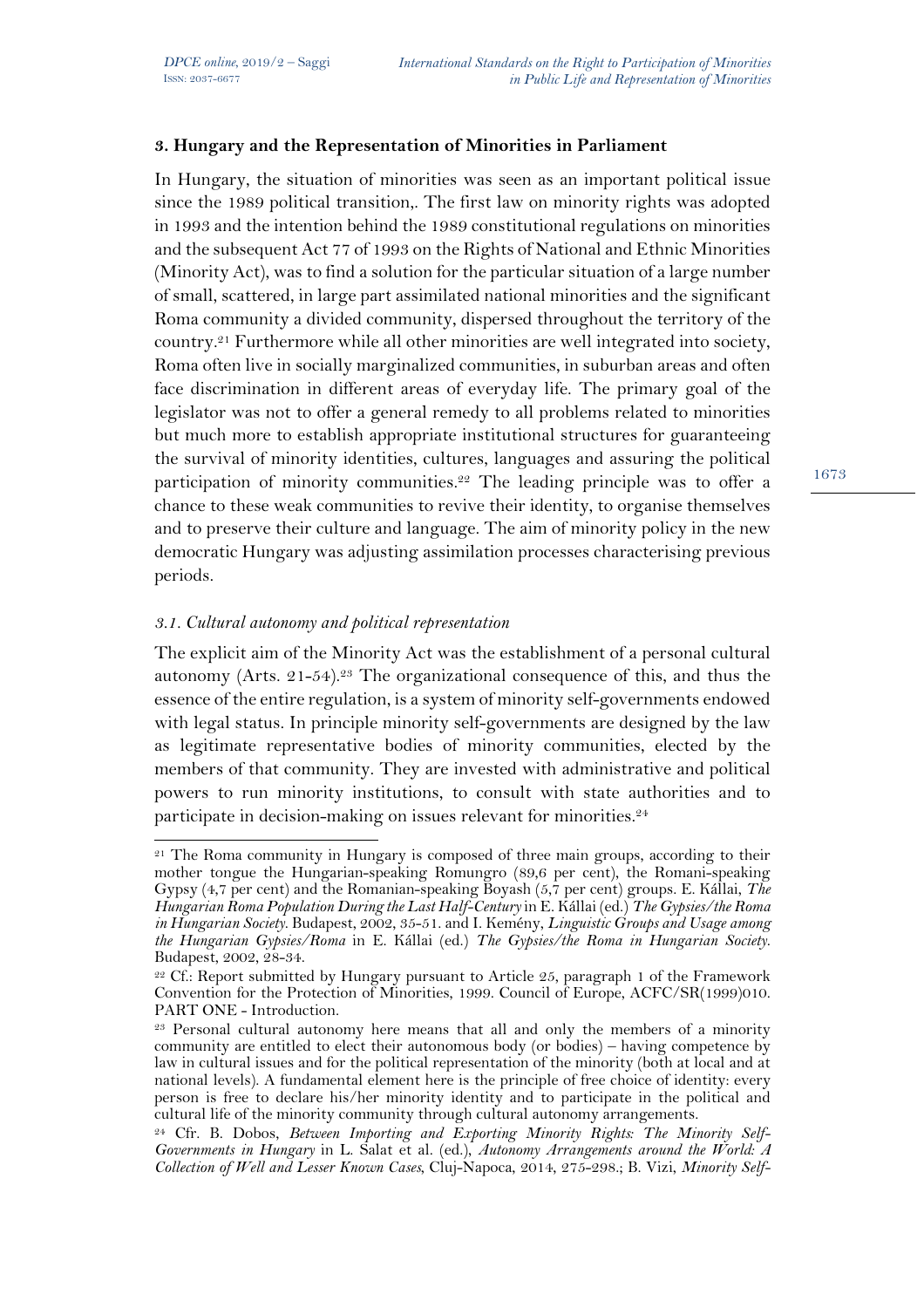1674

Nevertheless, the 1993 Minority Act did not guarantee the parliamentary representation of minorities. Neither the electoral laws – prescribing a relatively high threshold of  $5\%$  – nor the Minority Act recognised the right of minorities to parliamentary representation.

The Constitutional Court adopted a decision in 1992, that held that a constitutional omission has occurred when the political representation of minorities was not legally granted. The 1949 Constitution, in force until 2011, set forth under Art. 68 that "[t]he national and ethnic minorities living in the Republic of Hungary participate in the sovereign power of the people: they represent a constituent part of the State. (2) The Republic of Hungary shall provide for the protection of national and ethnic minorities and ensure their collective participation in public affairs, the fostering of their cultures, the use of their native languages, education in their native languages and the use of names in their native languages. (3) The laws of the Republic of Hungary shall ensure representation for the national and ethnic minorities living within the country."25

In 1992, before the adoption of the Minority Act, the Constitutional Court decision declared the omission, and in 1994,<sup>26</sup>, it once more reaffirmed this position, underlying that the recognition of minorities as state constituent elements entails their political representation.27 Apparently, the Court did not see the minority self-governments as appropriate political representative bodies. However this approach was rather ambiguous as it did not explicitly mention "parliamentary representation," but referred to "general representation," thus, the legislation in question could be regarded as completed by 1993. The obligation for parliamentary representation was stipulated by the 1993 Minority Act under Art. 20 but was never actually instituted, and the debate remained open as there was no direct constitutional obligation on this issue. Furthermore Hungary was repeatedly criticized by international bodies and civil society actors for not meeting its self-induced obligations.28 The issue was lingering and dozens of consultations and meetings were held over the two decades since the 1989-1990 political transition till 2011.

Following the landslide victory of the right-wing FIDESZ at the 2010 parliamentary elections, the new government obtained a solid two thirds i.e., constitutional majority in the Parliament. The new parliamentary majority wanted to change the post-transition political structures of the country and

l

*Governments in Hungary - a Special Model of NTA?* in T. Malloy – A. Osipov – B. Vizi (ed.) *Managing Diversity through Non-Territorial Autonomy : Assessing Advantages, Deficiencies and Risks*. Oxford, 2015. 31-52.

<sup>25</sup> Act 20 of 1949.

<sup>&</sup>lt;sup>26</sup> Legal Defence Bureau for National and Ethnic Minorities, Minority Rights Group International, & Serbian Institute of Budapest, "Submission to the 100th session of the Human Rights Committee: Shadow report to Hungary's fifth Periodic Report under the ICCPR" (2010).

<sup>27</sup> 35/1992. (VI. 10.) AB határozat, ABH 1992, pp. 204–205.

<sup>28</sup>A. L. Pap, *Recognition, representation and reproach: New institutional arrangements in the Hungarian multiculturalist model* in B. Vizi – N. Tóth – E. Dobos (eds.) *Beyond International Conditionality*, Baden-Baden, 2017, 103-110.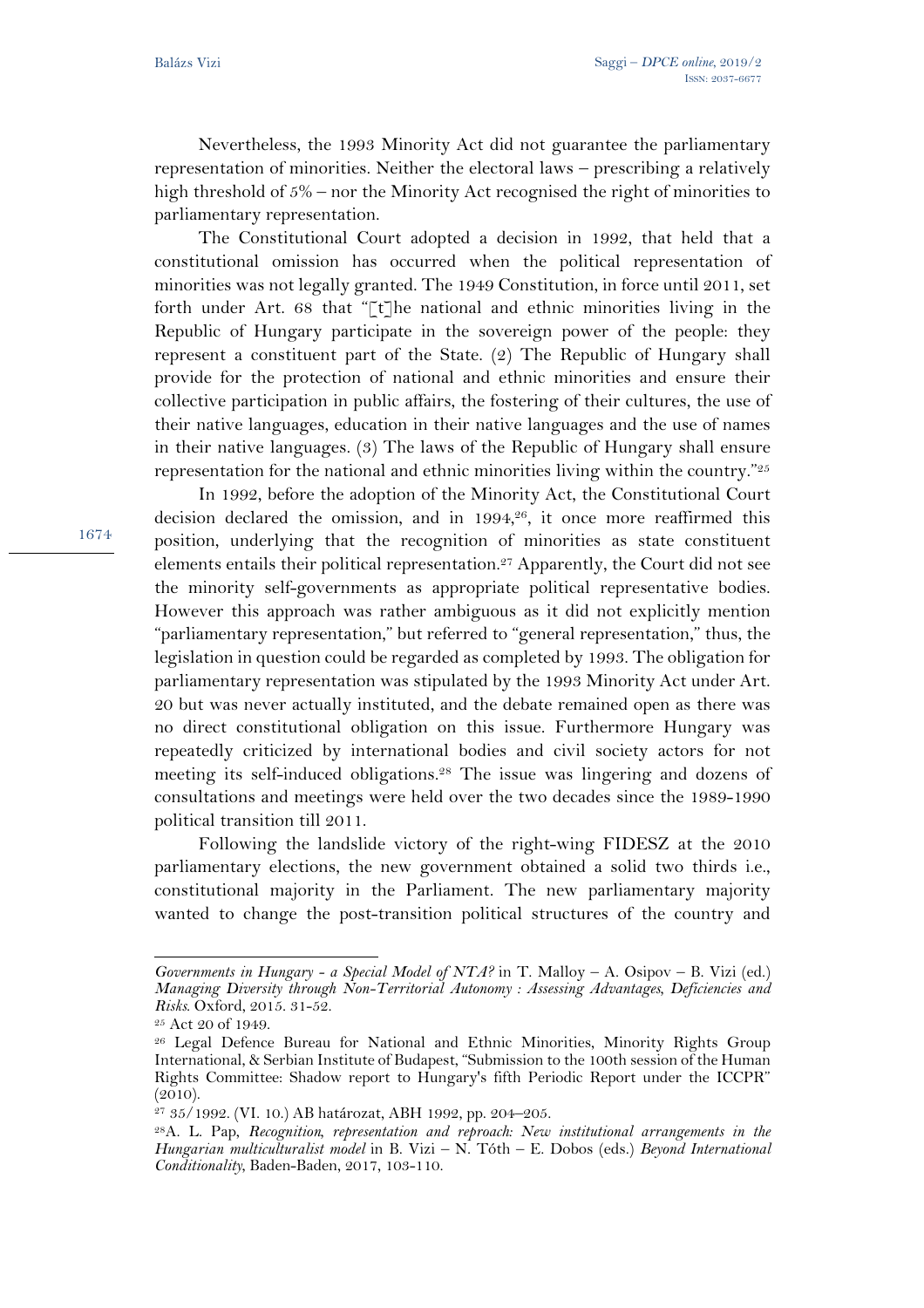adopted a new constitution – the Fundamental Law.<sup>29</sup> The new constitution introduced significant symbolic changes affecting also the position of minorities in Hungary. The term "minority" was replaced by the historical expression of "nationality". In coherence with the new constitutional framework the 1993 Minority Act was replaced by the end of 2011 by the Act on the Rights of Nationalities (hereafter Act on Nationalities).30

The Act on Nationalities was adopted as a cardinal act i.e., requiring two-third majority in the parliament which maintains the traditional importance of minority issues in the Hungarian constitutional structure. The new law drew great attention both in Hungary and at international level. The Act on Nationalities did not change the fundamental principles of minority rights protection of the 1993 Minority Act, it is a more complex, a more detailed piece of legislation.<sup>31</sup>

The Act on Nationalities puts a strong emphasis on the concept of cultural autonomy.32 The Act recognises collective rights and also autonomy as a manifestation of collective rights.33 In this sense the law distinguished cultural autonomy from nationality self-governments, it embodies a great variety of collective rights – including the establishment of a nationality self-government. The selfgovernment, as an elected body is rather the materialization of cultural autonomy, a representative forum and an administrative tool to realise cultural autonomy.

The Act on Nationalities gives on different policy issues the right of consultation or the right of agreement to nationality self-governments, such rights are granted in relation to public education, cultural self-government affecting the nationality concerned (Arts. 27 and 33-49).<sup>34</sup>

# *3.2. Parliamentary representation of minorities – from elected deputies to nationality advocates*

After several unsuccessful legislative attempts and a two-decade long political debate, for the first time since the 1989-1990 political transition, the second Orbán

 $\overline{a}$ 29English version: The Fundamental Law of Hungary (adopted on 18 April 2011) < www.kormany.hu/download/e/02/00000/The%20New%20Fundamental%20Law%20of%2 0Hungary.pdf> (accessed on 07 April 2017)

<sup>30</sup> Act 179 of 2011 on the Rights of Nationalities.

<sup>&</sup>lt;sup>31</sup> Appendix 1 of the law lists the 13 nationalities which ex lege are entitled to collective rights, while for enjoying individual rights the law requires a subjective self-identification with one of these nationalities. The nationality communities recognised by law are the same as before: Bulgarian, Gypsy, Greek, Croatian, Polish, German, Armenian, Romanian, Ruthenian, Serbian, Slovakian, Slovenian and Ukrainian.But this enumeration is not exclusive: the Act allows – in the same way as in the previous law – for any other minority group to apply for recognition as a minority if it fulfils the conditions under Art. 1 (2) and is supported by at least 1000 citizens who profess to belong to it (Art. 148(3)).

<sup>&</sup>lt;sup>32</sup> In this sense it is similar to the approach of the Croatian law on minorities.

 $33$  Art. 2. (3) , national a collective nationality right that is embodied in the independence of the totality of the institutions and nationality self-organisations under this Act through the operation thereof by nationality communities by way of self-governance"

<sup>&</sup>lt;sup>34</sup> However this is not an absolute veto right, according to the law each parties have 30 days for issuing their opinion which may be postponed by another 30 days, after which if the nationality self-government did not declare its position the court may take a decision in substitution.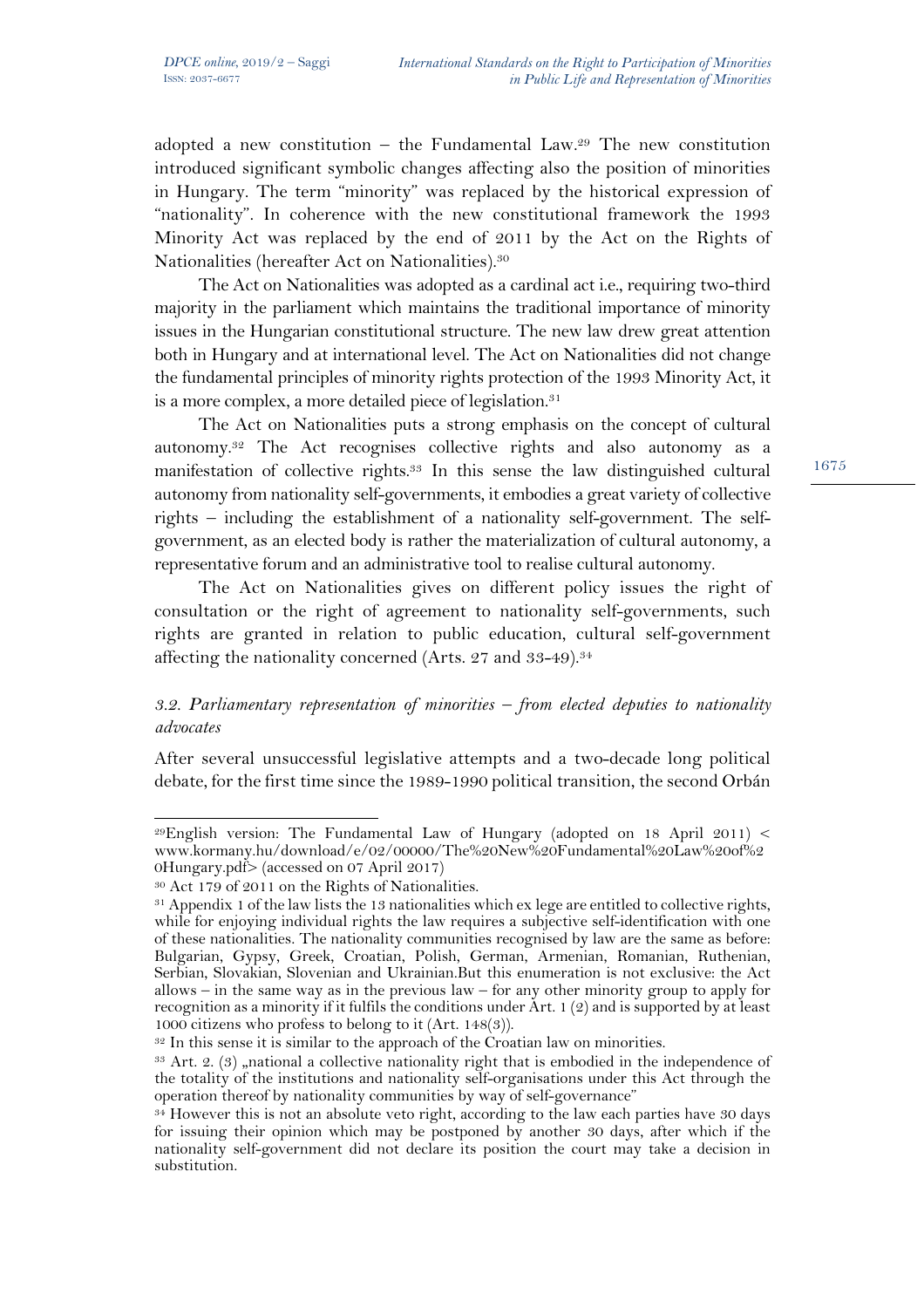1676

 $\overline{a}$ 

government adopted and actually implemented legislation that set forth the parliamentary representation (or at least, presence) of minorities.

The Fundamental Law does not contain any specific provisions concerning the parliamentary representation of nationalities  $-$  it merely states that the participation of nationalities in the work of Parliament must be ensured. The detailed regulations are laid down in two laws on the electoral system approved by the Parliament in 2011 and 2013, respectively.35 Nationalities are entitled to win preferential seats in the 199 member Parliament as part of the contingent of 93 seats that are distributed based on national lists. If any of the nationality lists wins a preferential seat then the seats that must be allocated between party lists will be reduced by the corresponding amount. Nationality lists can only be nominated by national-level nationality self-governments. This means that the parliamentary representation of minorities is based upon representation through minority self-governments, which implies that other players, such as parties, have no influence on the composition of the list and cannot nominate candidates. Only a single preferential seat can be won by each national minority and to win more than one seat, a nationality list can compete for additional seats based on the general election rules that require securing enough votes to take the five per cent threshold. The law does not recognise the expression of multiple identities – a citizen can choose to vote either for a party list nominated according to the general election rules or, if they is registered in the nationality voter roll, for one of the nationality lists. One can only enrol in one minority register. This provision is rather problematic because it forces the citizen to choose between their political preferences and their minority identity representation in the parliament. Nevertheless, the German minority community was successful in 2018 in mobilizing their electorate to elect the first member of parliament, representing a nationality community.

According to the Act 36 of 2013 on Electoral Procedures, the rules for registering in the nationality voter rolls are not different from the rules applicable to nationality self-government elections – essentially, a principle of free selfidentification prevails in this context.36 According to the Act 203 of 2011 on the Election of the Members of Parliament, a national list can be nominated either as a regular party list or a nationality list. Nationality lists can be nominated by national-level nationality self-governments and such a nomination requires the endorsement of at least one per cent of nationality voters enrolled in the central registry, though the maximum necessary number is 1,500 subscription of supporting citizens. A candidate on the list must be someone who is also enrolled in the central registry as a person affiliated with the given nationality (national

<sup>35</sup> Act 203 of 2011 on the Election of the Members of Parliament Articles 7-18., Act 36 of 2013 on Electoral Procedure Articles 86-87.

<sup>36</sup> According to Art. 86 of the Act 36 of 2012 on the National Assembly requests for registration as a nationality voter shall contain: a) an indication of the nationality; b) a declaration by the voter, in which the voter professes to belong to said nationality; c) an indication of whether the voter also requests to be registered as a nationality voter with regard to the election of Members of Parliament.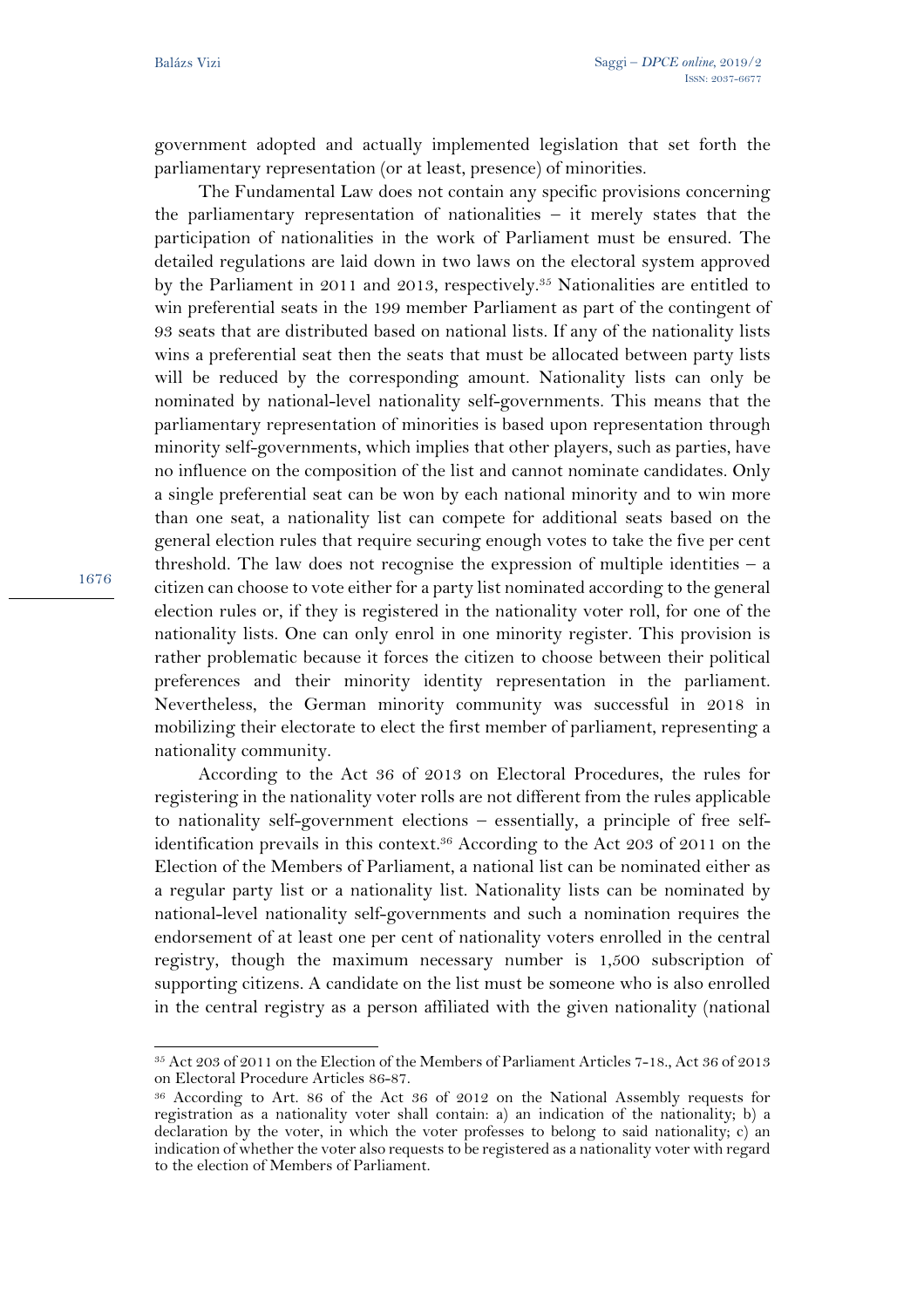minority), and, moreover, a list must contain at least three candidates. It is important to underline that the law does not allow for two or more national (level) nationality self-governments to nominate a joint list. In addition, all organizations representing minority interests, others than the nationality self-governments are excluded from the possibility of nominating lists for the parliamentary election. The law requires a minimum number of votes necessary to win a seat. According to the law, one quarter of the number of votes necessary for gaining a seat in the parliament for parties is required for minority lists. In 2014 and in 2018 it effectively implied that some 20,000 to 25,000 votes were needed for minority parliamentary representation. This is clearly a preferential number in respect to the generally applicable rules,  $37$  nevertheless, given the demographics of minorities in Hungary, only the Roma and the German minorities have a chance at actually succeeding in passing this threshold.38 This means that for the other 11 minority communities the nationality advocate remains the only option for parliamentary representation.

### *3.3. Nationality advocates*

 $\overline{a}$ 

The legal status of the nationality advocate is now reviewed. The advocate just like a member of parliament representing a nationality, cannot be the president or member of a nationality self-government, even if they were nominated by the latter.

Article 18 of the Act 203 of 2011 on the Elections of Members of Parliament reads as follows: "(1) Any nationality, which drew up a nationality list but failed to win a mandate by such list, shall be represented by its nationality advocate in Parliament. (2) The nationality advocate shall be the candidate who ranked first on the nationality list."

The nationality advocate may freely choose to take oath either in Hungarian or in their minority language.39 According to the Act 36 of 2012 on the National Assembly (Parliament), the nationality advocate may speak during plenary sessions but with certain limitations.<sup>40</sup>

<sup>37</sup>Art. 16, Act 36 of 2012 on the National Assembly.

<sup>38</sup> Imre Ritter, the candidate of the German Nationality Self-Government gained his parliamentary seat by getting 26477 votes in 2018, while only 5703 Roma voted for the Roma candidate. https://www.valasztas.hu/

<sup>39</sup> Act 28 of 2008 on taking oath by elected public servants. 40The House Committee (*Házbizottság*) is in charge of parliamentary procedures and is made up of the Speaker of Parliament, their deputies and the leaders of the parliamentary groups and they assesses whether a given issue pertains to the rights or interests of nationalities. The fact that the House Committee is vested with the right to decide whether a given item on the agenda affects the rights and interests of nationalities constitutes an obvious limitation of the advocate's powers. According to Act 36 of 2012 on the National Assembly Art. 11, within the framework of the provisions of the Rules of Procedure, the House Committee shall (…) specify the items on the orders of the day affecting the interests or rights of nationalities  $(...)$ According to Art. 13 the chair of the committee representing the nationalities may initiate with the Speaker the convening of the House Committee in the interest of the House Committee identifying an item on the orders of the day as an item affecting the interests or rights of nationalities. The Speaker shall decide on convening the House Committee. The chair or its deputy may attend the meeting of the House Committee in these cases.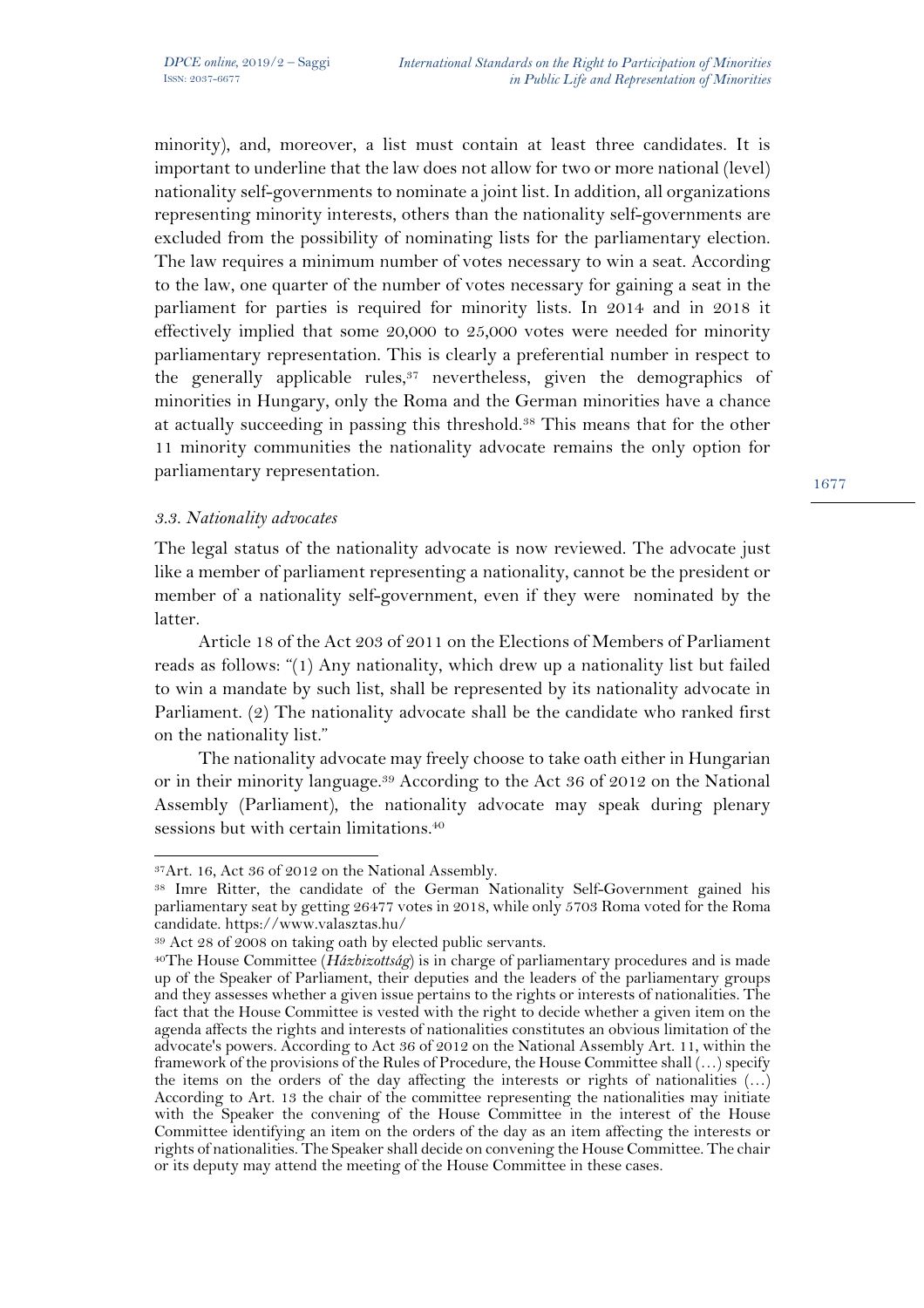The nationality advocate may even submit proposals for a decision to Parliament and submit questions to the government, members of the cabinet, the Prosecutor General, the president of the National Audit Office or the Commissioner of Fundamental Rights on issues pertaining to the rights and interests of nationalities.

According to the Act on the National Assembly (Parliament), a parliamentary committee has to be set up specifically representing nationalities. This committee submits initiatives and proposals that serve the interests and rights of national minorities, issues opinions on relevant proposals, and is also involved in monitoring the government's work relating to nationalities.<sup>41</sup> This is the only parliamentary committee in which the nationalities advocate is a voting member.42 The advocate and their status, apart from the limitations on their right to vote, and their competencies are limited to nationality affairs, is equal to that of other members of parliament e.g., they receives remuneration, has an expense account, enjoys immunity,.

The nationality advocate, or a member of parliament who is a member of a nationality and obtained their seat as a nominee on a nationality list, may speak and submit bills and other documents in their native language. If Parliament or one of its committees takes up their proposal it is then debated in Hungarian.

In general, the solution adopted by the Hungarian legislator for the representation of minorities is rather complicated. The electoral procedure is questionable as it has introduced severe limits to competition between different

l

<sup>41</sup> Act 36 of 2012 on the National Assembly Art. 22 (1) The committee representing the nationalities shall be an organ of the National Assembly acting in the field of the interests and rights of nationalities, in charge of putting forward initiatives, making proposals, delivering opinions, and contributing to supervising the work of the Government, exercising the powers specified in the Fundamental Law, in Acts, in the provisions of the Rules of Procedure laid down in a resolution and in other resolutions of the National Assembly. (2) The committee representing the nationalities shall take a position on the report prepared by the Government on the state of the nationalities, and on the annual report of the Commissioner for Fundamental Rights. (3) The members of the committee representing the nationalities shall be the Members obtaining mandate from a nationality list, and the nationality advocates. (…) 42Art. 29 (1) of the Act 36 of 2012 on the National Assembly: The nationality advocates shall have equal rights and obligations, they shall perform their activities in the interest of the public and the nationality concerned, and they shall not be given instructions in that respect.  $(2)$  The nationality advocate may speak at the sitting of the National Assembly if the House Committee considers that the item on the orders of the day affects the interests or rights of nationalities. In an extraordinary matter, following the debate on the items on the orders of the day, the nationality advocate may speak in the manner determined in the provisions of the Rules of Procedure laid down in a resolution. The nationality advocate shall have no right to vote at the sittings of the National Assembly. (3) The nationality advocate shall participate with a right to vote in the work of the committee representing the nationalities, and he or she may – on the basis of the decision of the chair of the standing committee or of the committee on legislation, or if the House Committee decides so in the framework of its decision according to paragraph  $(2)$  – attend, in a consultative capacity, the sittings of the standing committees or of the committee on legislation. (4) The nationality advocate may address questions to the Government, the member of the Government, the Commissioner for Fundamental Rights, the President of the State Audit Office and the Prosecutor General about matters within their functions and affecting the interests or rights of nationalities. Section  $29/A(1)$  The nationality advocate shall be entitled to immunity. The rules pertaining to the immunity of Members shall apply to the immunity of the nationality advocate.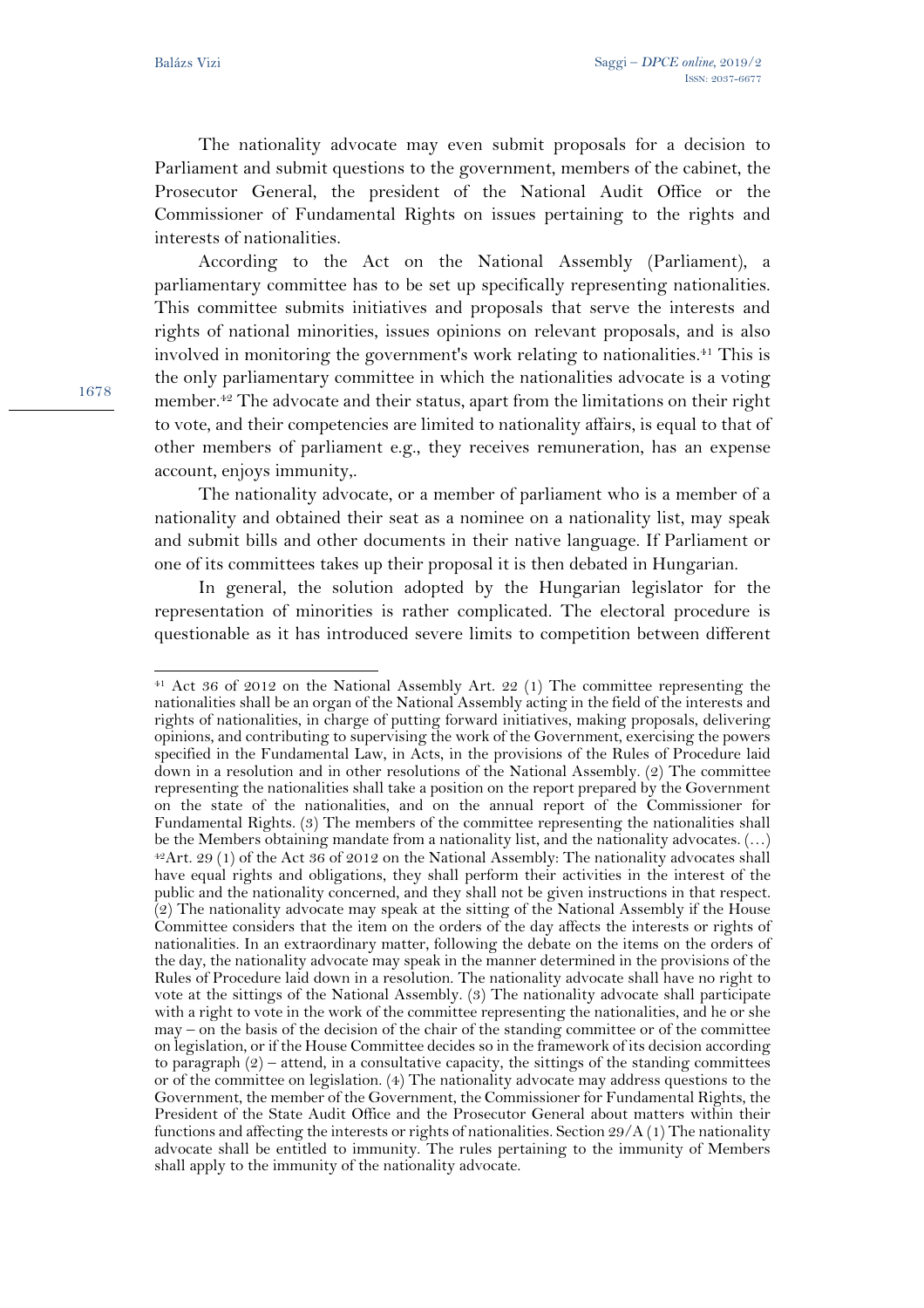$\overline{a}$ 

minority organisations. The privileged position of the nationality selfgovernments in the selection of candidates does not seem to be fair. Moreover, the legal position and the competencies assigned to the nationality advocates are also very complex and do not guarantee effective participation in the parliamentary decision-making process. In this context, it may be better to talk about the parliamentary representation of minorities rather than their participation in legislative competencies.<sup>43</sup>

# **4. Parliamentary Representation of Minorities in Italy**

The Italian Constitution only recognises linguistic minorities, as stated under Art. 6. "*The Republic safeguards linguistic minorities by means of appropriate measures.*"44 The omission of national or ethnic identity in this context reflects the particular approach of the Constituent Assembly in 1946-1947 who saw citizenship as a neutral and the only legitimate link between the individual and the state. This civic concept of the nation and the state was meant to see only one nation – the Italian as the only political community, a *demos*. However, at the same time it recognised different linguistic, cultural groups within the population. The legal measures mentioned in the Constitution were only aimed at the preservation of this cultural, linguistic identity. However the 'appropriate measures' for a long time remained unclear. At regional level there have been attempts to safeguard the rights of linguistic minorities, especially in the regions having a special status under the Constitution. The Constitutional Court noted in its decision in 1975 that "the principle of the protection of linguistic minorities (…) undoubtedly presents something different and something in more in respect to the equality of citizens (…) The protection of minorities (…) means (…) a need for a special, differential treatment in application of Art. 6. of the Constitution".45 However, at the national level the Italian legislator adopted a specific law on the rights of linguistic minorities as late as 1999<sup>46</sup> focusing on the linguistic minority rights (hereinafter Act on Linguistic Minorities). In Italy there are as many as 12 different minority groups living in very different regions each with a different social, demographic and administrative context.<sup>47</sup> The particular situation of larger geographically compact minorities e.g., German speakers in South Tyrol, the Francophone community in Valle d'Aosta or the Slovene community in Friuli-

<sup>43</sup>S. Móré, *A nemzetiségi szószólói intézmény jogi kerete és működésének első két éve*, in *Parlamenti Szemle*, 2016/2, 30-51.

<sup>44</sup> Constitution of the Italian Republic *Gazzetta Ufficiale* 27 dicembre 1947, n. 298, in English accessible at:

<sup>&</sup>lt;https://www.senato.it/documenti/repository/istituzione/costituzione\_inglese.pdf>

<sup>&</sup>lt;sup>45</sup> Corte costituzionale italiana 86/1975. *Gazzetta Ufficiale* 23 aprile 1975, n. 108.<br><sup>46</sup> Act n. 482 of 15 December 1999. *Gazzetta Ufficiale* 20 dicembre 1999, n. 297.<br><sup>47</sup> F. Palermo, – J. Woelk, *Diritto costituzio* 2010, 281-316. In total around 2,5 million people (cca.  $4,5\%$  of the population) belongs to traditional national or linguistic minorities. The 1999 Act on Linguistic Minorities under Art. 2. recognises "to protect the language and culture of" Albanians, Catalans, Germans, Greeks, Slovenes, Croats and "those who speak French, Franco-Provancal, Friulan, Ladin, Occitan and Sard".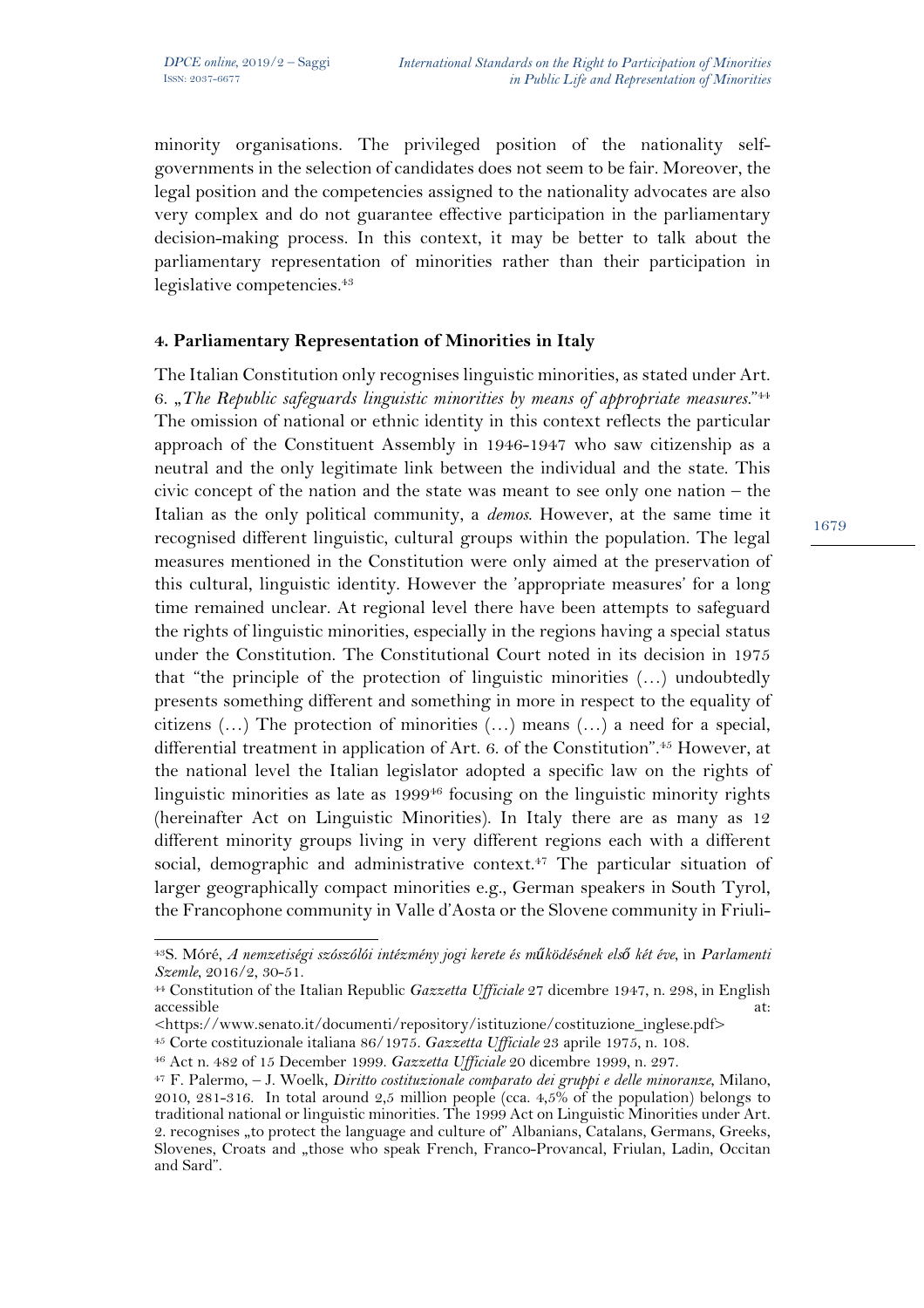Venezia-Giulia, is regulated under the special autonomous arrangements in place in these regions. In the case of the German and Slovene communities, there are also bilateral international treaties in force granting special rights to them. Indeed they are often called "superprotected minorities", even if there are significant differences between their legal status and their specific rights. There is another group of minority communities which are recognised by the Act on Linguistic Minorities in a similar way but they live in ordinary regions and under very different legal protection measures.48 The Constitution focuses exclusively on the linguistic characteristics of minorities hence the protective measures adopted at national and at regional level show a great variability on how the special needs of minorities for participation in public, political life are reflected in legislation. The Italian Government in 1999, in its first report submitted to the Council of Europe under the monitoring procedure of the Framework Convention, listed a number of measures promoting the political representation of minorities: "As regards participation in political life, since Article 51 of the Constitution provides that "all citizens of either sex shall be eligible for public office and for elective positions on conditions of equality, according to the rules established by law", other measures currently in force are designed to encourage the participation of the recognised linguistic minorities. The most important measures are the following: "Section 7 of Law No 277 of 4 August 1993 establishes that the fixing of the single-member constituencies for the election of Deputies in the areas in which recognised linguistic minorities exist must facilitate their inclusion in the smallest possible number of constituencies. Section 7 of Law No 276 of 4 August 1993 makes the same provision in respect of the election of Senators. (…) Section 12 provides that it is possible to form unions between the various lists of candidates submitted by parties or political coalitions which represent those minorities. In addition, Section 22 contains special rules on the allocation of seats between candidates from the linguistic minority's list."49

In the past 20-25 years the Italian electoral system has been through substantial changes in various forms. Nevertheless, the preferential treatment afforded by the electoral law in 1993 was targeting large linguistic minorities living in regions with special status. The electoral law overlooked the problems related to the representation of small minority communities living in regions under ordinary statues. This particular distinction has not changed in the intervening time.

# *4.1. Recent guarantees for linguistic minorities under the electoral system introduced by the 2015-2017 electoral reforms*

In recent years, there has been a heated debate about the electoral system in Italy. The 2015 legislative reform on the electoral system – affecting only the elections

<sup>48</sup> There are also other minorities, like the Rom and Sinti who are not recognised by the law at all.

<sup>49</sup>*Report submitted by Italy pursuant Article 25, paragraph 1 of the Framework Convention for the Protection of National Minorities*, 3 May 1999, ACFC/SR(1999)007 p. 73.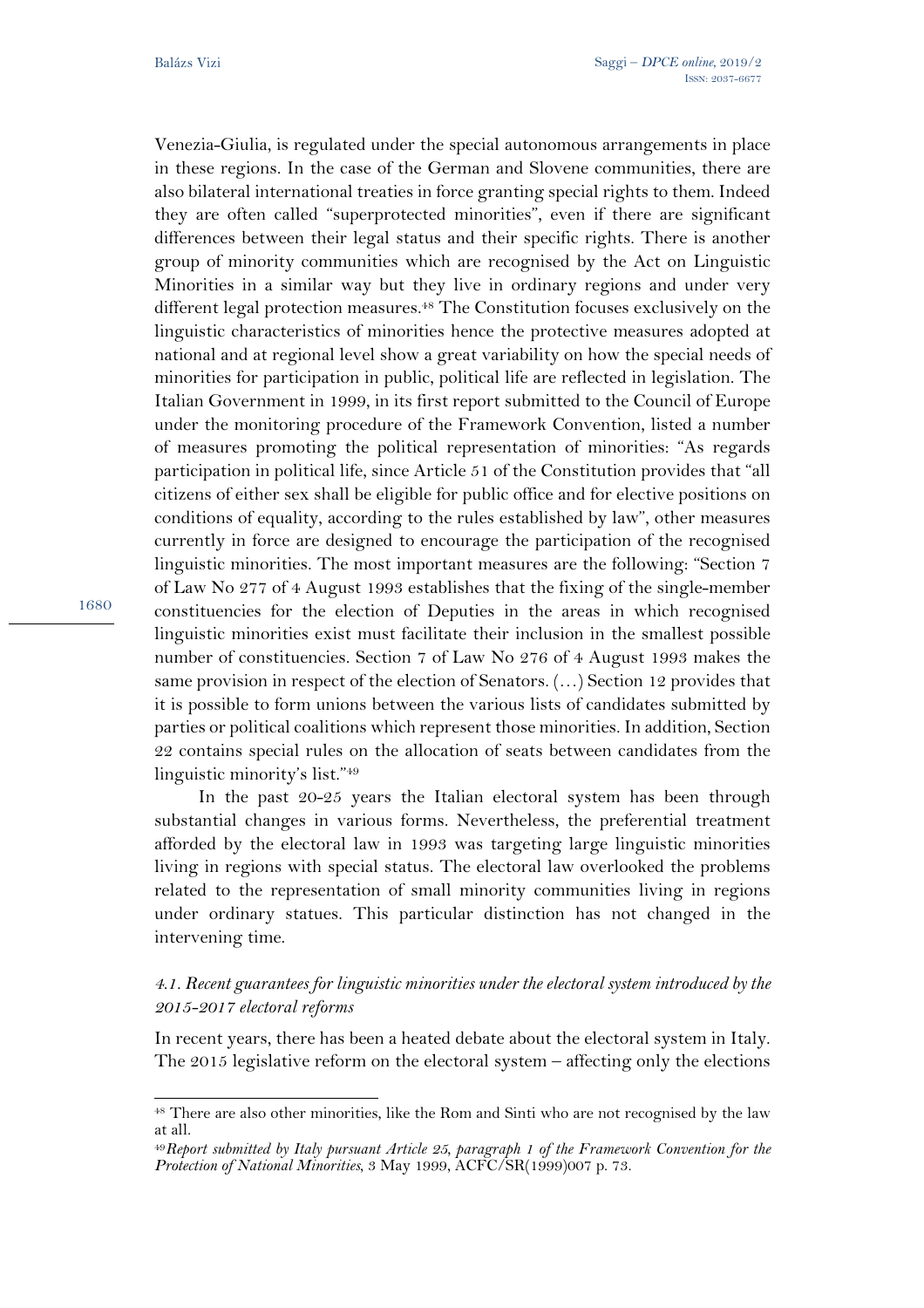of deputies in the lower chamber – was adopted by the Act n. 52 of 6 May 2015 (often referred to as *Italicum*).<sup>50</sup> Like previous electoral legislation, since 2005 (socalled *Porcellum*<sup>51</sup> this law introduced a threshold for party lists and a double turn election mechanism, and a "winning premium" at national level for the winner party, aimed at securing a stable governing majority. Although the Constitutional Court found many provisions of the Act unconstitutional,  $5<sup>2</sup>$  the provisions relevant to the political representation of linguistic minorities remained unchanged by the Constitutional Court's decision. The normative framework was rather disadvantageous for minorities, minority parties and minority candidates – the introduction of a threshold and a second round in the elections would make almost impossible for small minority communities to have any chance to gain a seat in the Parliament. The Constitutional Court's decision on deleting a second round in this sense was seen as a positive development for minorities. Nevertheless, as a consequence of the Constitutional Court's decision the parliamentary parties adopted new legislative regulations, finally reaching a viable and so-far durable consensus on the so-called *Rosatellum53* (named after its drafter MP Ettore Rosato).

One of the main questions under the new electoral system is the delimitation of electoral districts. In the regions of South Tyrol (Trentino Alto-Adige/Südtirol) and Valle d'Aosta/Valleé d'Aoste, the Act creates single-member electoral districts. This kept in place the existing preferences for minority candidates in these regions. Strong minority parties in a single-member district are more easily able to win than in plurinominal districts. For the rest of the country, under the law the territory of the country shall be divided into plurinominal electoral districts. The delimitation of these districts however is required to take into account the geographic distribution of historical linguistic minorities (those listed in the Act on Linguistic Minorities). Article 3(1)d of the 2017 Electoral Act states that the geographic delimitation of the electoral districts shall take into account the need to include minorities in as few districts as possible. Moreover, the same provision states under para. (1)e that in Friuli-Venezia Giulia, a plurinominal electoral districts should be created in a way to favour the access to parliamentary representation of the Slovene minority living there.<sup>54</sup> The 2017

<sup>50</sup>Legge del 6 maggio 2015, n. 52 Disposizioni in materia di elezione della Camera dei deputati. *Gazzetta Ufficiale*, 8 maggio 2015, n. 105.

<sup>51</sup> Legge 21 dicembre 2005, n. 270 Modifiche alle norme per l'elezione della Camera dei deputati e del Senato della Repubblica. Gazzetta Ufficiale, 30 dicembre 2005, n. 303<br><sup>52</sup> Communica Stampa della Corte Costituzionale, 25 gennaio 2017.<br><sup>53</sup> Legge 3 novembre 2017, n. 165, "Modifiche al sistema di elezione

e del Senato della Repubblica. Delega al Governo per la determinazione dei collegi elettorali uninominali e plurinominali"

 $54$ This provision was introduced by the so-called Italicum in 2015 and remained unaltered in the subsequent 2017 electoral law. Cfr. M. Monti, *Rappresentanza politica preferenziale delle minoranze e uguaglianza del voto: considerazioni alla luce della recente disciplina del c.d.* Rosatellum *e del sindacato della Corte in materia elettorale*, in *Federalismi.it* 2018, 2-3. https://www.federalismi.it/nv14/articolo-documento.cfm?Artid=35838 and F. Guella, *Le garanzie per le minoranze linguistiche nel sistema elettorale c.d. Italicum*, in *Rivista AIC* 2015, www.rivistaaic.it/le-garanzie-per-le-minoranze-linguistiche-nel-sistema-elettorale-c-d-

italicum.html, 8-9. Provision in accordance with Art. 26. of the Act on Slovene Linguistic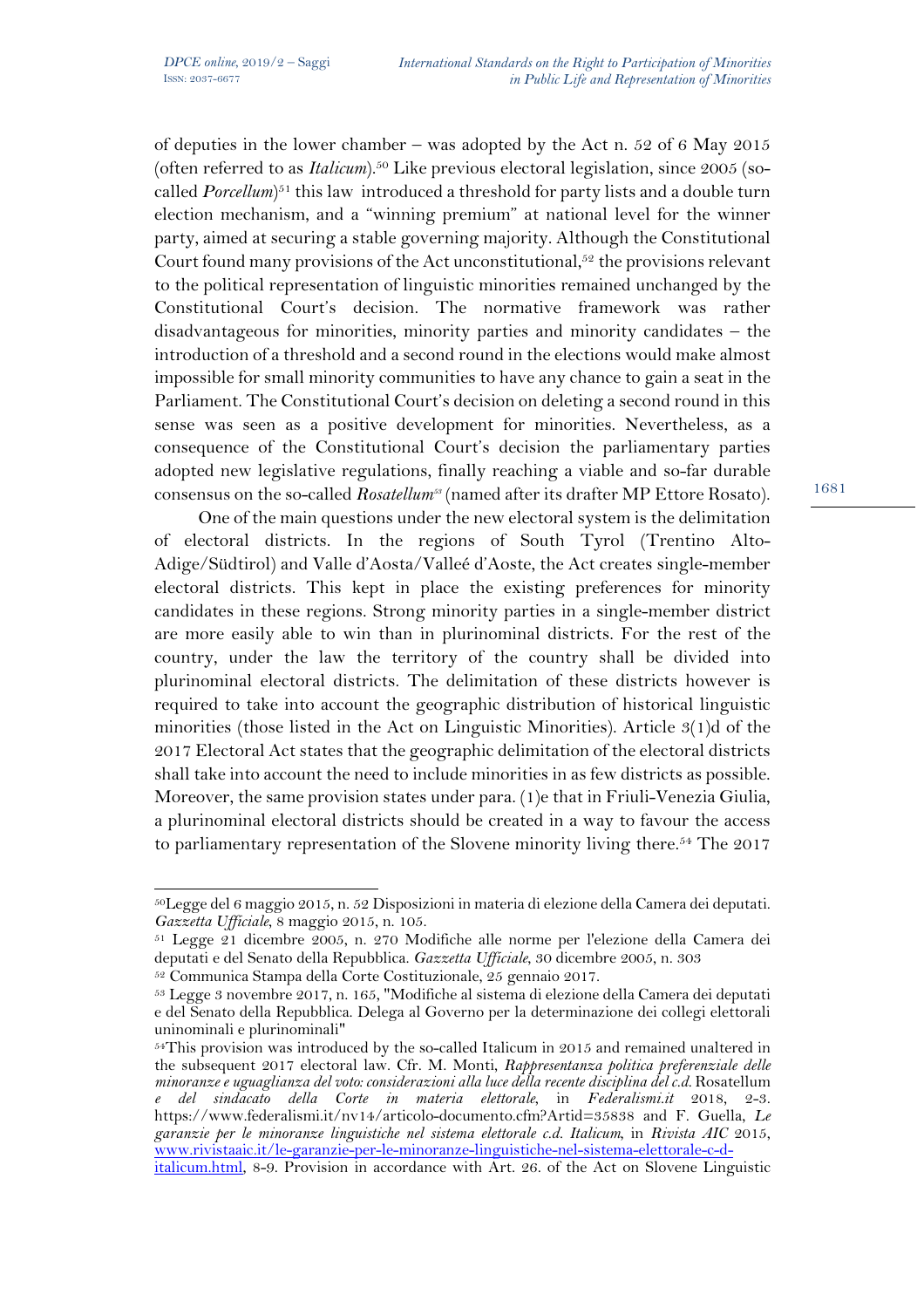Electoral Law relied on *Italicum,* when it introduced a new approach by requiring a favourable redrawing of electoral districts for minorities over the entire territory of country. It offers – even if rather slight – new chances for minorities living in ordinary regions to gain a seat at the parliamentary elections. Besides, the new law keeps also the preferential guarantees for the regions with special status, where special regional legislation provides protective measures for linguistic minorities. At counting the final results of the elections the electoral offices shall not take into account only those party lists that reached the 3% threshold at national level but in the regions with special statues also the party lists of minorities living in the region and reaching 20% of the votes in that region.55 The new electoral law intends to preserve the traditional representation of the South Tyrolean German speakers and the French speaking community of Val D'Aosta/Valleé d'Aoste. Both communities are large enough, well organised and politically mobilised to be usually able to gain seats in the Parliament. The fact that the new law specifies also the linguistic minorities (i.e. the Slovenian community) in Friuli Venezia Giulia in this aspect completes the list of regions with special statute, where potentially a linguistic minority may gain a seat in parliament (either in the Chamber and in the Senate) under preferential conditions. In fact, the special guarantees for favouring minority candidates in the regions with special statue seems to be a stable element in Italian electoral system.<sup>56</sup> This means that the above-mentioned three minority communities get a political guarantee for parliamentary representation, i.e. the preferential electoral provisions offer only the *possibility* for minority candidates, they still need a substantive electoral support to gain a seat in parliament.

### **5. Conclusions**

 $\overline{a}$ 

Both Hungarian and Italian constitutional systems recognise the specific needs of minorities to protect their identity. However, the two legislative systems translate this constitutional duty in a different way to the political representation of minorities at national level. The new constitutional structure, developed from democratic transition in Hungary gives a strong, but symbolic position to minorities recognising them as state constituent elements. The question of parliamentary representation of minorities was finally resolved in 2010 in a rather ambiguous way. Even under the preferential provisions in practice only the German and Roma minorities have a chance to gain a seat in parliament. The position of nationality advocates can hardly be seen as an effective tool for minorities to participate in decision-making, however it offers to all – irrespective

Minority. Norme a tutela della minoranza linguistica slovena della regione Friuli-Venezia Giulia. *Gazzetta Ufficiale* 8 marzo 2001, n.56.<br><sup>55</sup> This preferential treatment was already introduced in 2005, by Art. 1(12) of the Electoral

Act n. 270 of 21 December 2005.

<sup>56</sup> *Elezioni politiche del 4 marzo 2018 – Il dossier*. Ministero dell'Interno, Dipartimento per gli Affari Interni e Territoriali, Febbraio 2018, www.interno.gov.it/sites/default/files/ 4\_marzo\_2018\_dcse\_dossier\_politiche.pdf.